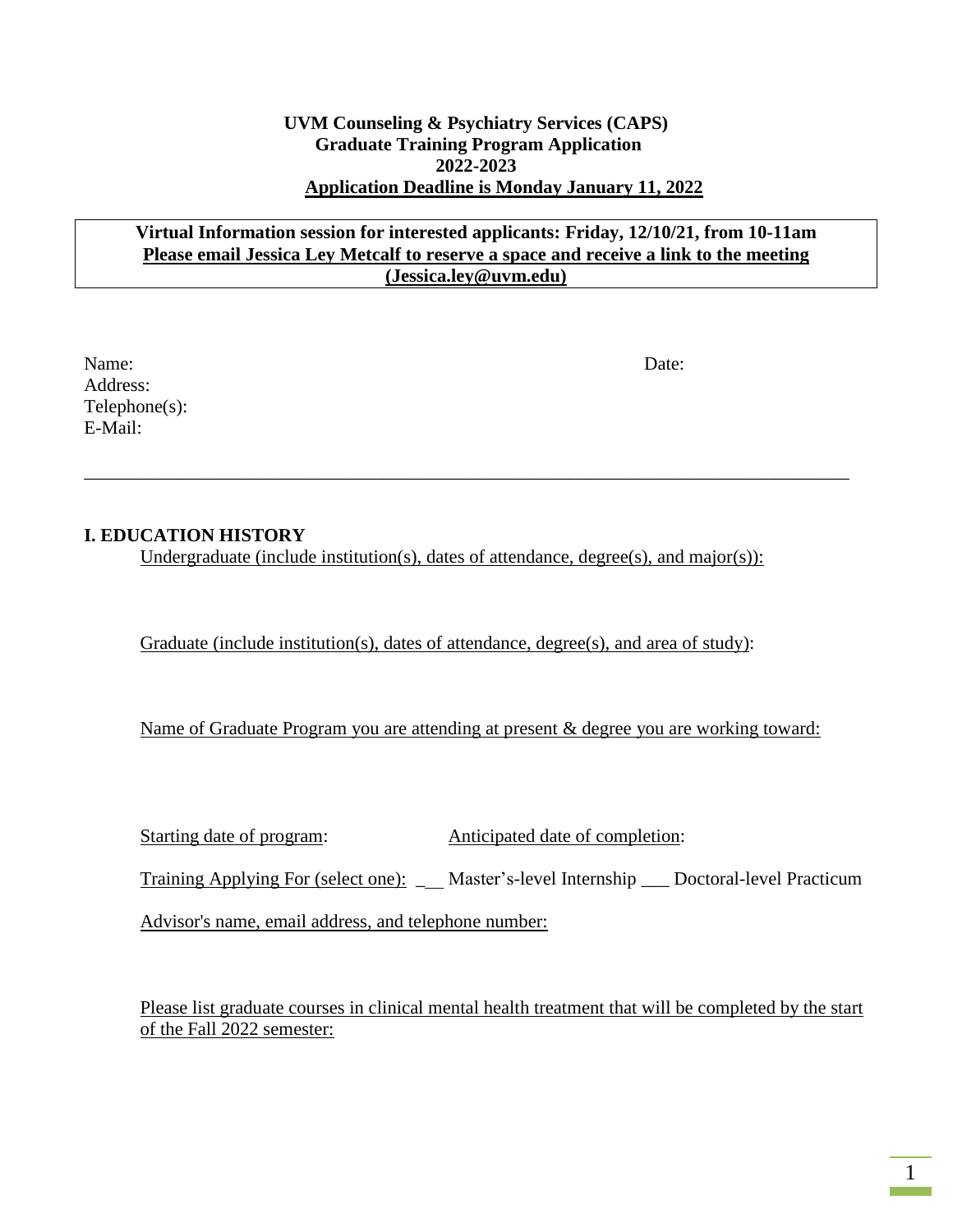Please list relevant mental health experience attained by Fall 2022:

*NOTE: If you are NOT currently enrolled in a graduate program leading to a licensable mental health provider degree, please attach a transcript from your most relevant program and the name and contact information for the training director/coordinator.*

## **II. EXPERIENCE:** Please attach current CV or resume

- $\triangleright$  Please ensure that your CV clearly lists and briefly describes your duties in any employment, practicum/a, or other internship which provided experience in mental health and human services. **Please include the name and contact information of your supervisors at each location.**
- $\triangleright$  Please ensure that your CV lists other work or volunteer experience which you have had, even if unrelated to human services.

**III. PROFESSIONAL ISSUES** (Please try to limit responses to no more than a page)

**1**. What personal strengths do you bring to your developing role as a counselor/psychotherapist? Please describe some past experiences you've had that reflect elements of mental health practice in a university counseling center setting, such as CAPS (consider ways you have utilized or understand a brief therapy model; how do you think about providing teletherapy; how do you or what are your thoughts on assessing and treating a variety of presentations with different levels of acuity within the same day; what is your experience with or how do you think about working within a system of care and accessing resources; what is your experience working in collaboration with other providers/entities, etc.).

**2**. Please describe some of your anticipated challenges of clinical training at CAPS and areas you would like to grow and develop as a mental health professional.

**3**. What specific skills, knowledge, and training would you like exposure to in this setting?

# **IV. LOGISTICS**

- The training program at CAPS begins with a shared multi-day orientation/onboarding experience during the week of August 22-26, 2022. **Please note these dates. Attendance is required for all trainees.**
- Trainees should plan to be on site approximately 25 hours per week, with limited flexibility to increase or slightly decrease hours depending on program requirements.
- CAPS office is open between 8:30am-4:30pm, Monday-Friday and throughout academic breaks with the exception of University wide administrative closures. Interns follow their graduate program calendars but are expected to follow the UVM Academic Calendar regarding the start